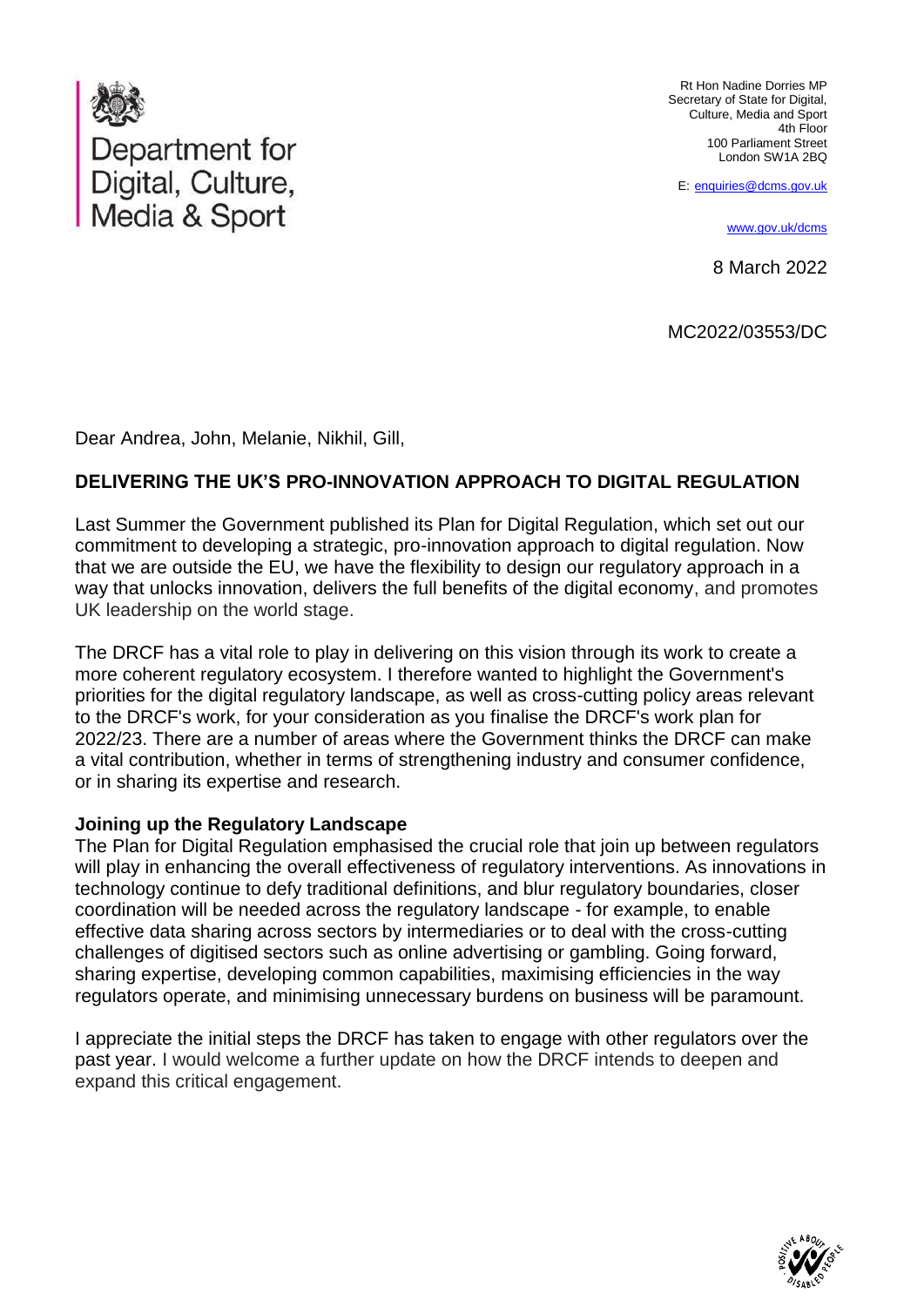## **Flexible and innovative approach to regulation**

enable innovation and be unashamedly pro growth. Regulation should be proportionate, I would like the UK's approach to regulation in emerging digital and technological areas to be as light touch as it can be and limited to what is demonstrably necessary - this can be a constraints are needed, they should still expressly seek to encourage the development of key source of competitive advantage to the UK economy going forward. Where regulatory encouraging innovation. new ideas and allow them to flourish and grow. Sandboxes can greatly help with

I would welcome your views on how the UK's regulators and the DRCF can help to see in the use of innovative regulatory techniques, such as cross-sector sandboxes to industry and public-sector bodies alike. identify and tackle future regulatory problems - an issue that has attracted interest from implement this vision. In particular, I would be keen to understand what opportunities you

# **Engagement and Transparency**

Making sure diverse and cutting-edge expertise underpins our regulatory approach will be vital to its success. Through the Plan for Digital Regulation and the recent House of Lords Communications and Digital Select Committee inquiry, the Government heard from a range of stakeholders that are keen to collaborate and actively inform our regulatory approach to digital technologies. Respondents highlighted this could lead to better outcomes for the quality of policy design and implementation and democratic processes. Several stakeholders expressed an interest in more clarity around how the DRCF members work together, and how you come to collective decisions.

I would therefore welcome an update from the DRCF regarding how it intends to engage and leverage insights from industry, consumers, civil society, academia and Parliament through its 2022/23 workplan. I also welcome the commitments from the DRCF in its evidence to the Lords Inquiry to keep Parliament updated on its activities.

# **Coordination on Horizon Scanning**

The UK needs to be able to anticipate new regulatory challenges to ensure we stay ahead of the curve and adapt our regulatory response and capabilities effectively. New digital innovations such as the emergence of Web3 or the metaverse could raise questions about the way our regulatory landscape should look and function in the future.

The DRCF's recently-launched technology horizon scanning programme has a vital role to play in this context, alongside the work the Forum's member regulators have already undertaken to improve their evidence base. I would welcome an update on the insights the DRCF has secured through this programme - particularly the call for evidence launched at the Future Tech Forum in December 2021. As a priority, I would also be keen to hear the DRCF's early insights on what you think are the greatest opportunities emerging from innovation related to Web3, how the public sector might best support innovation in this area, and what regulatory issues will need to be considered in order to achieve maximum benefit for the public.

Going forward, I am also keen to understand how the DRCF proposes to use its horizonscanning capabilities to support the Government and wider regulatory community in identifying the key regulatory questions we will face in future years - including how we regulate, how our regulators may need to adapt, and how the regulatory landscape itself may need to be evolve and change.